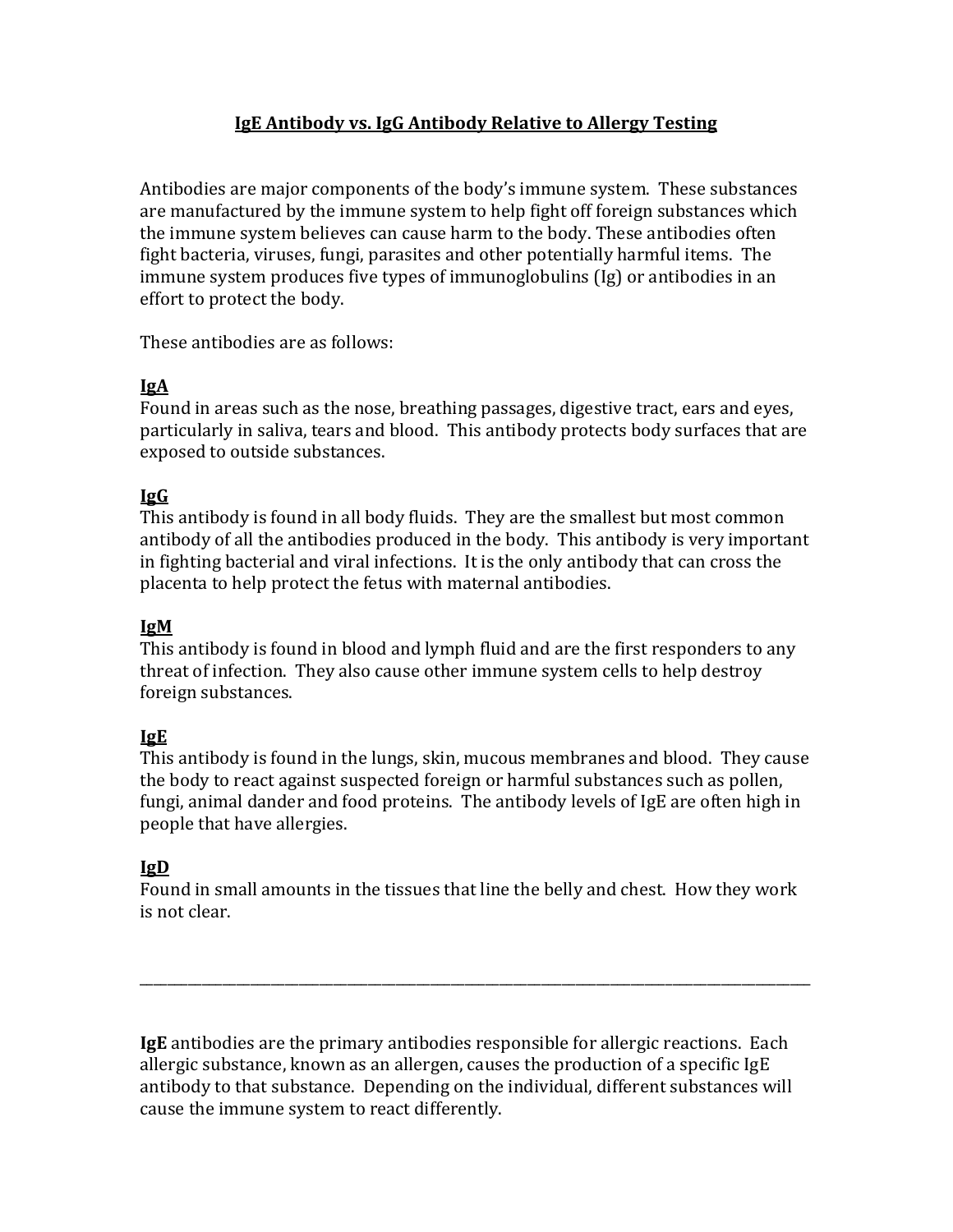During an allergic reaction, where the immune system feels the body is being threatened by the presence of a specific substance, that substance or allergen stimulates the production and release of the IgE antibodies. These antibodies bind themselves to the basophil and mast cells in the body. When the amount of antibody present becomes overwhelming, these cells burst and release hystamines into the body through the surrounding tissue and blood stream. Hystamine is what causes the common allergy symptoms such as sneezing, runny nose, itchy eyes, rashes, hives, gastrointestinal discomfort, constriction of the throat, headaches, joint pain and others.

Every person has his or her own tolerance or threshold for the amount of histamine release they can tolerate before the allergy symptoms occur. In some cases the same substance may cause mild reaction in one person and much more severe reaction in another person.

IgE mediated reaction is considered an immediate response to a foreign substance that a person has come in contact with or ingested. The symptoms often happen fairly soon after exposure and can stay present for some time afterwards because the mast cells may have been stimulated enough upon exposure to continue making the antibody for some time afterwards.

The IgE antibody is known to exist principally due to an allergic reaction and its presence in the body is the primary source of detecting what substances a person may be allergic to.

#### **IgG** antibody

These antibodies provide long-term resistance to infections and have a much longer half-life than the IgE antibody. This is where food sensitivities come into play because they are more subtle than allergy symptoms and most people can live with these sensitivities for most of their lives. A food sensitivity is an adverse reaction to a food that does not necessarily have an allergen-antibody response.

Symptoms, ranging from headache, nausea, fatigue, bloating, mood changes, dark circles under the eyes and others may occur hours or even days after the offending food has been eaten. This is often defined as a delayed reaction. The complete elimination of foods testing positive for IgG antibody levels may bring about improvements in symptoms of irritable bowel syndrome, autism, rheumatoid arthritis and epilepsy as demonstrated by certain clinical studies.